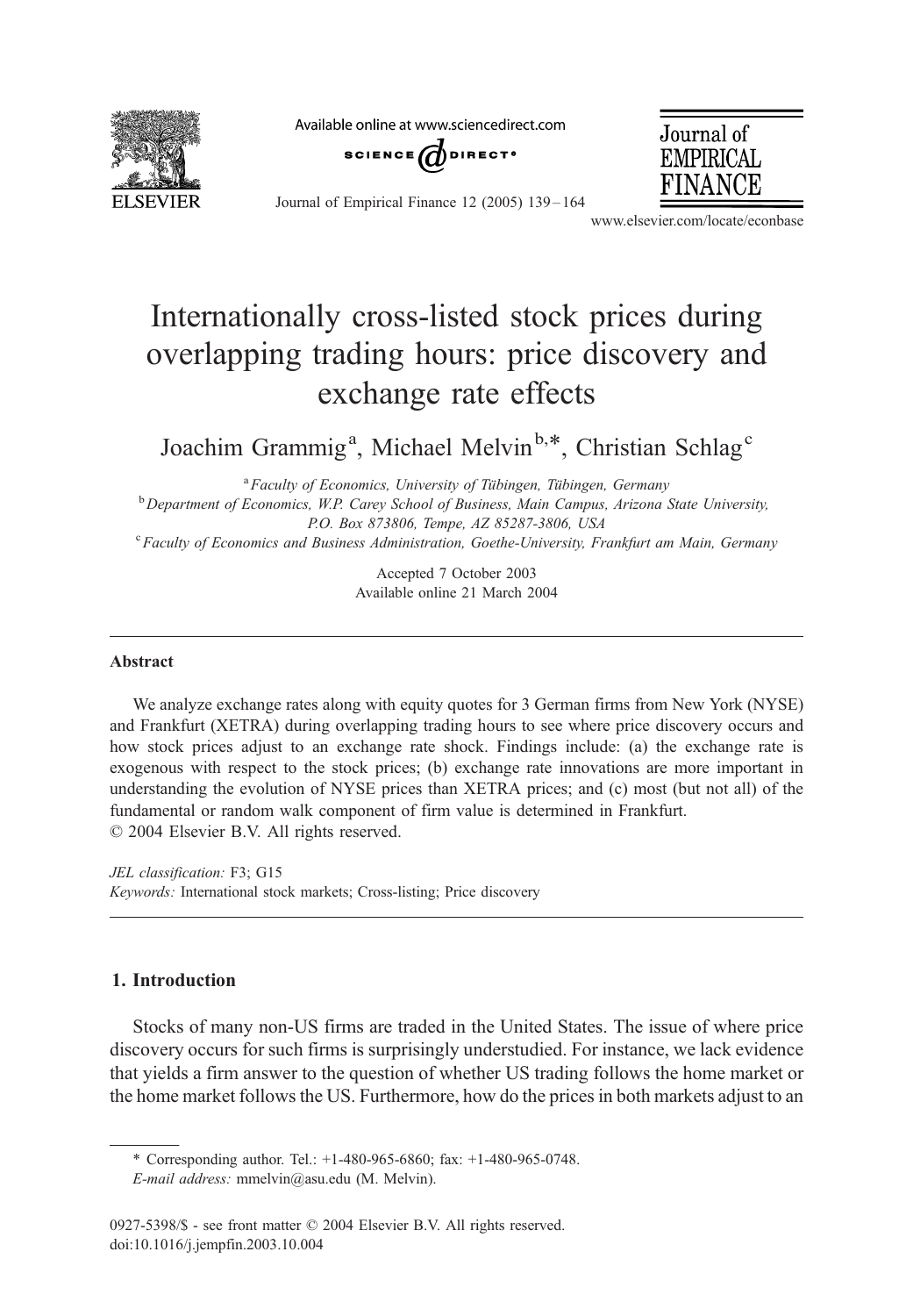exchange rate shock? Does arbitrage avoidance require both markets to simultaneously adjust to a new exchange rate or does the adjustment tend to occur all in one market?

While there is no paper that attempts to address both of these issues as will be done here, there is a literature that addresses the relationship between prices of foreign equities and their US listings. This literature is overwhelmingly focused on low-frequency daily returns so that issues of non-synchronous prices are potentially important. Exceptions include [Ding et al. \(1999\),](#page--1-0) who examine the links between Singapore and Malaysia trading for one Malaysian firm, and [Eun and Sabherwal \(2003\),](#page--1-0) who examine the links between US and Canadian trading for a sample of Canadian firms. These studies show significant price discovery in both the home and foreign market. While these papers are innovative and instructive, they differ from the analysis developed below in that they do not model the exchange rate process, but use exchange rates to convert equity prices into common units across countries. In addition, their samples have more time aggregation between observations than the sample employed below. [Harris et al. \(2001\)](#page--1-0) examine highfrequency spread and transaction price dynamics for Daimler-Chrysler (DCX) after the creation of the global ordinary DCX shares and show how US interest in DCX trading decreased in the first six months following the merger of Daimler-Benz and Chrysler.

While analysis in an intra-day setting is required to provide hard evidence, lowerfrequency studies have found an independent effect of the US market. For instance, [Kim et](#page--1-0) al. (2000) use daily data on 21 Japanese, 21 British, 5 Dutch, 5 Swedish, and 4 Australian firms to estimate VAR models of the impact of the underlying shares, the New York afternoon exchange rate, and the US market index on ADR prices. They find that the underlying shares appear to be most important, but there is a significant independent role for the exchange rate and the US market index in pricing ADRs. While their paper does not specifically address the issue of price discovery, their findings of a role for the US factor suggest that the issue of price discovery requires a more detailed analysis. Other studies using daily data on individual stocks have focused on other markets. [Kato et al.](#page--1-0) (1990) examine seven UK, eight Japanese, and eight Australian stocks also traded in New York and find evidence that the price in the home country leads the price in New York. They convert home country prices into dollars using a daily exchange rate taken from the Wall Street Journal. [Lau and Diltz \(1994\)](#page--1-0) study seven Japanese stocks also traded in New York and find bi-directional causality but a stronger impact of NYSE returns on Tokyo returns than the reverse. They convert the Tokyo prices into dollars using daily exchange rates from the Chicago Mercantile Exchange. [Lieberman et al. \(1999\)](#page--1-0) examine six Israeli stocks that are listed in New York and find that price discovery appears to occur in Israel for five of the firms with Teva having a dominant role for the US. They suggest that the result for Teva is due to Teva being a multinational firm. Their study converts the Israeli prices into dollars using a daily exchange rate from the Bank of Israel. [Wang et al. \(2002\)](#page--1-0) examine a group of Hong Kong stocks that are also traded in London and find bidirectional causality for local market returns between the two markets but with Hong Kong being the dominant market. The exchange rate is not incorporated into their analysis.

The evidence from low-frequency daily data indicates that the issue of price discovery for cross-listed shares is rather unsettled. Generally, the papers are not actually conducting tests for price discovery in the recent sense of the word but are examining pricing links across markets. One may draw inference, however, that while the majority of low-